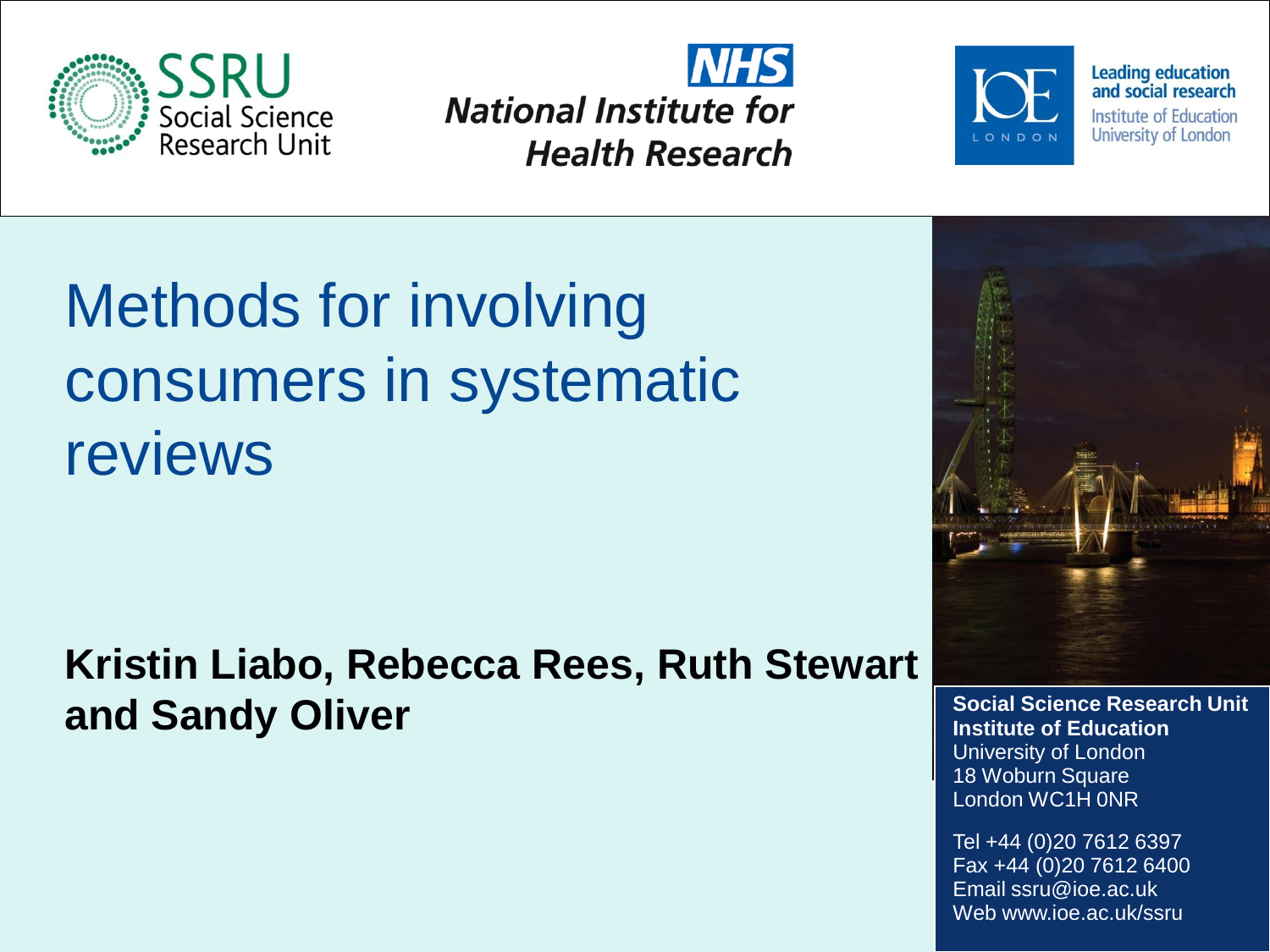





### Consumer involvement

• **A lot of different experts have important knowledge relevant to a systematic review:**

Research experts

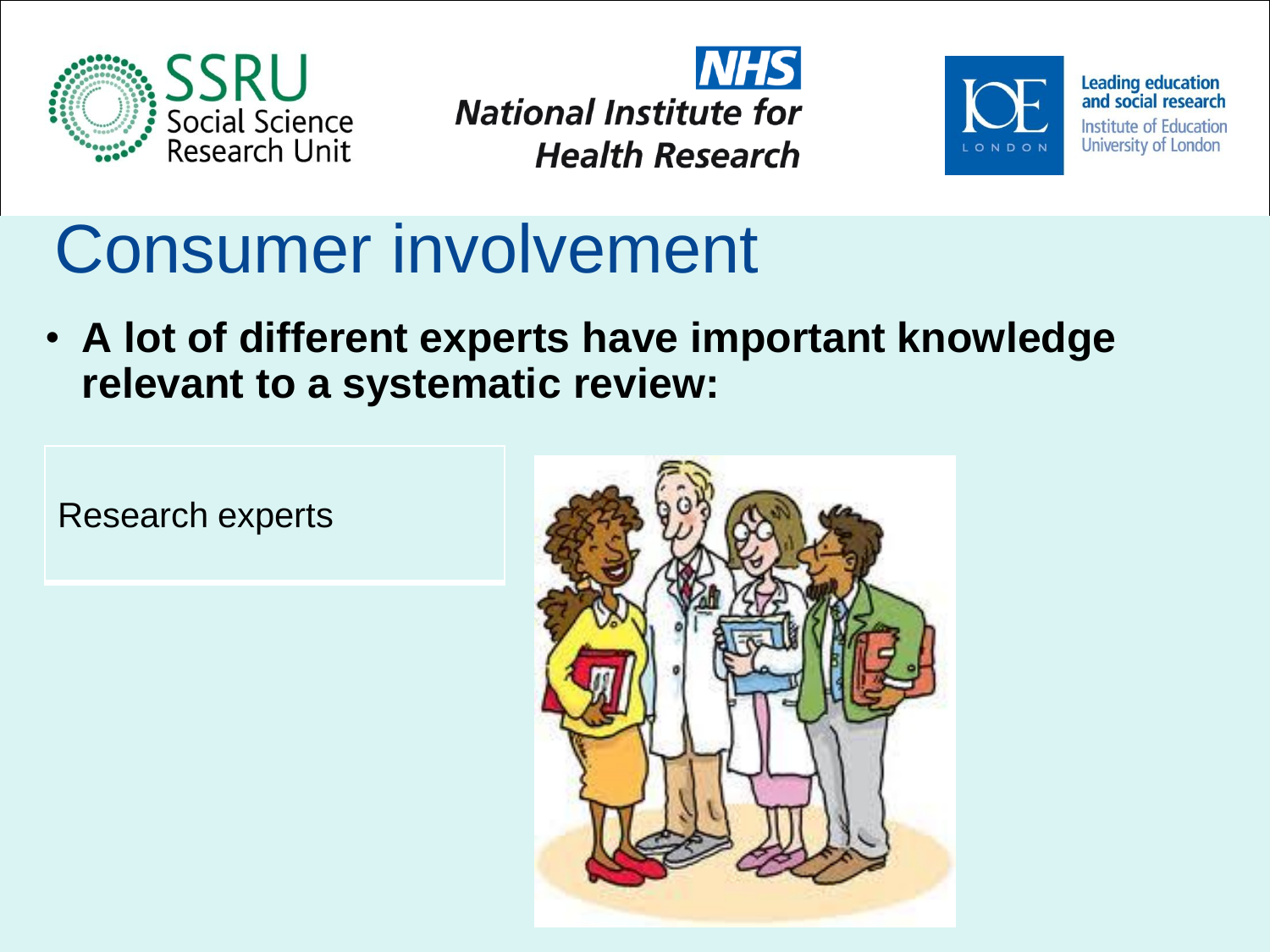





### Consumer involvement

• **A lot of different experts have important knowledge relevant to a systematic review:**

**Professional experts**

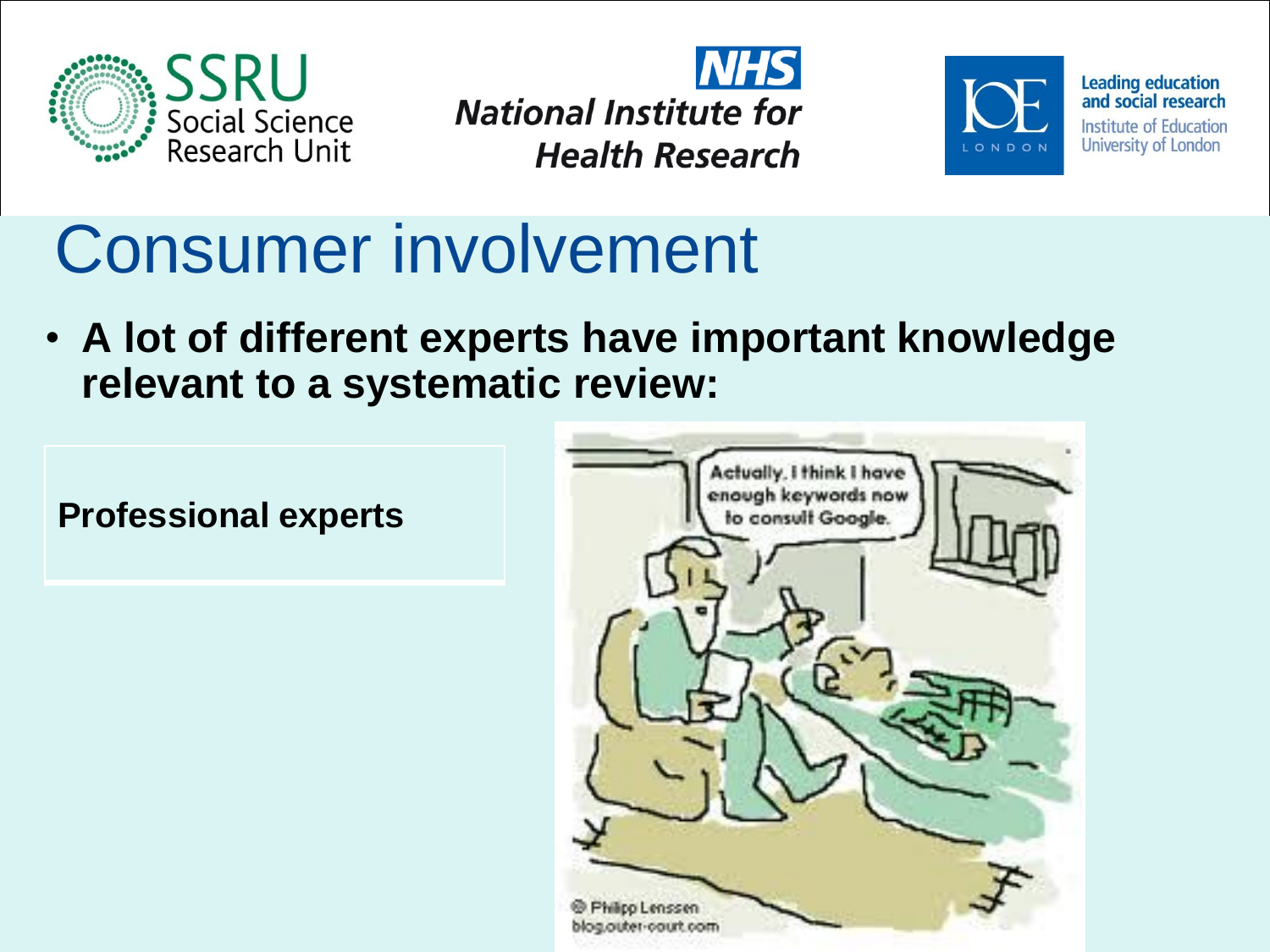





## Consumer involvement

• **A lot of different experts have important knowledge relevant to a systematic review:**

**Experience-based experts**

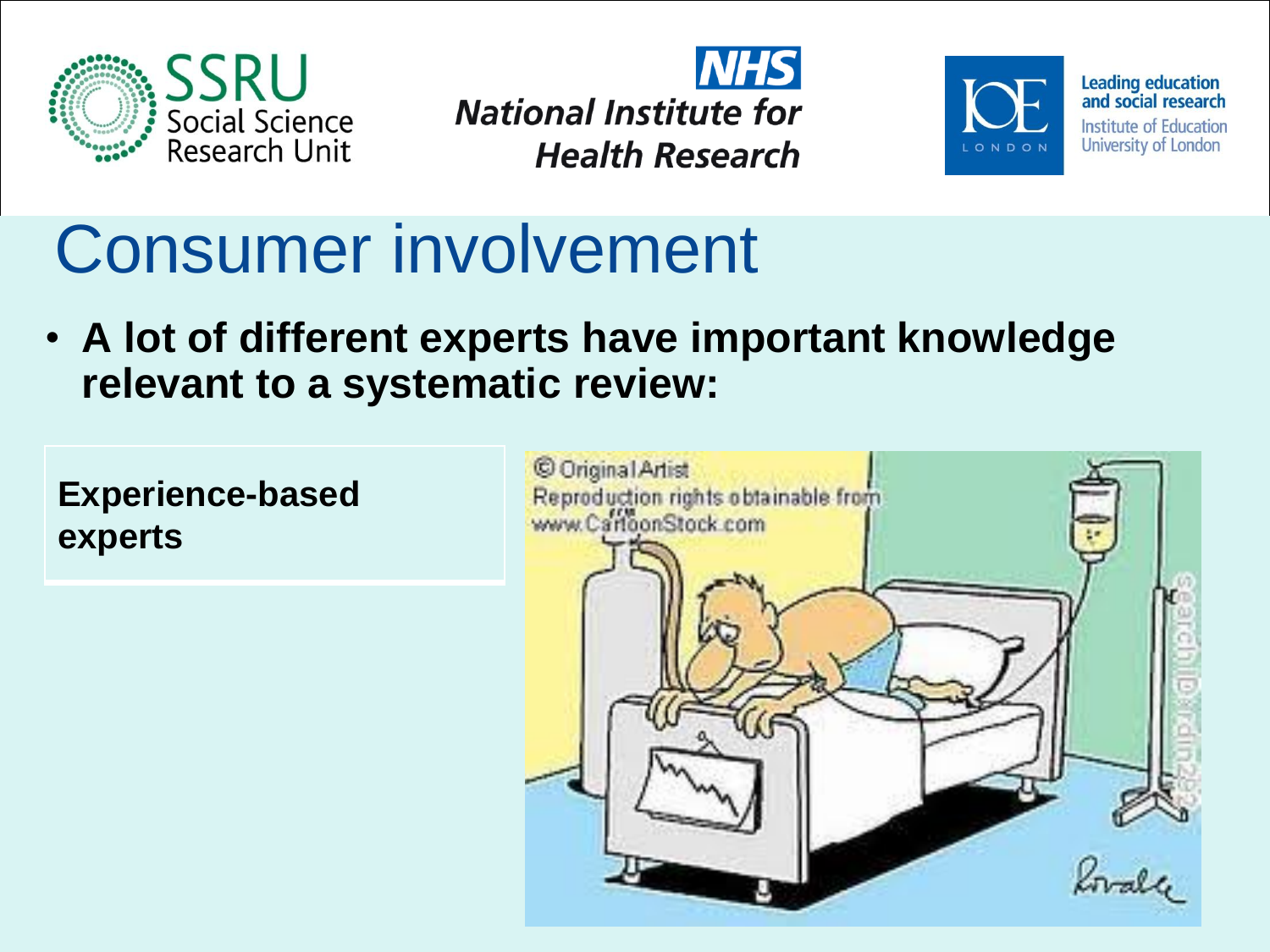





#### Methods for consumer involvement

#### Methods for sharing information

**Discussions Workshops Interviews Questionnaires** Research (systematic reviews)

Methods for making decisions

Show of hands Secret voting Nominal group technique Delphi technique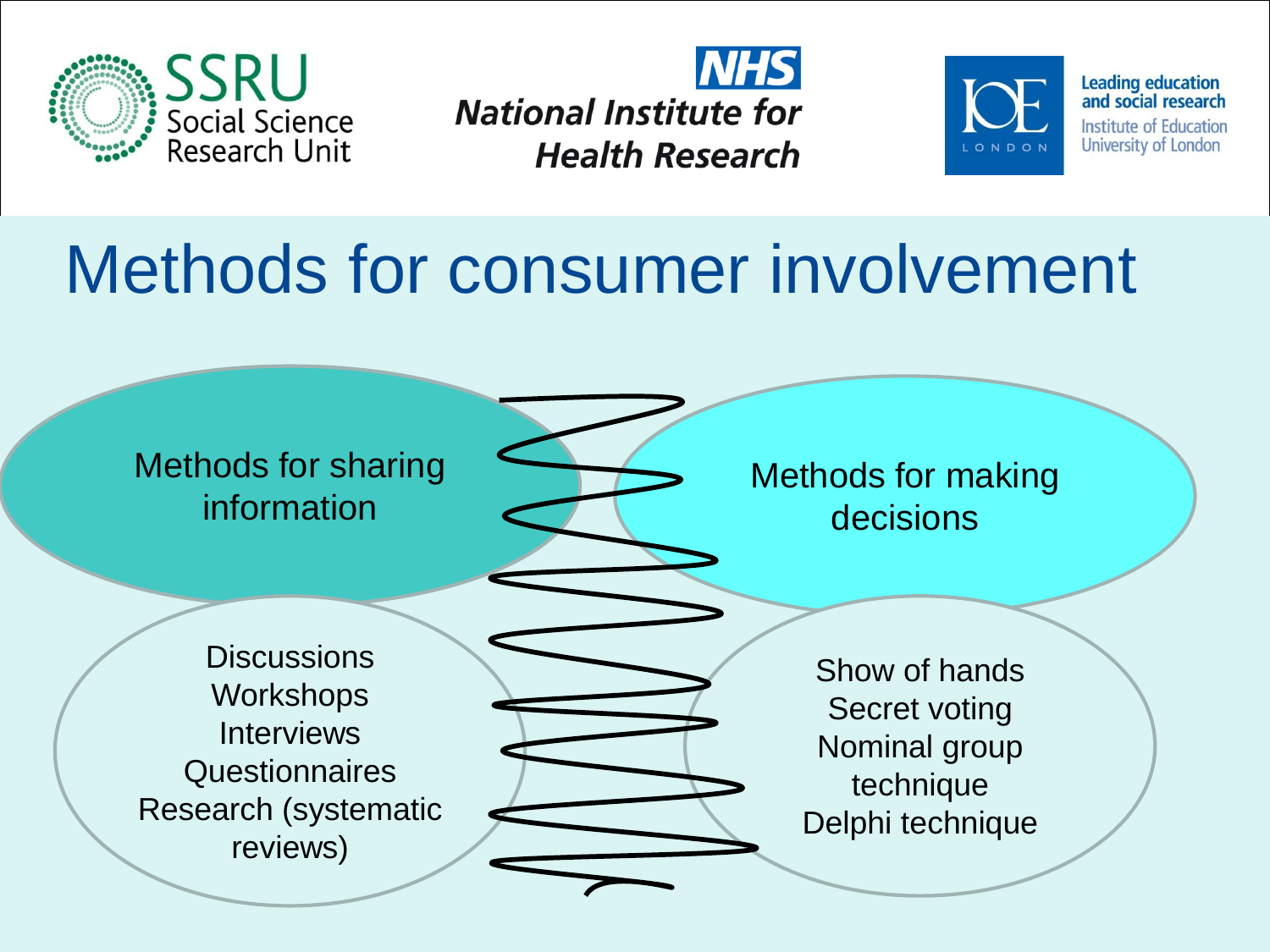





# What to consider

- **Language**
- **Recruitment**
- **Time and place**
- **Reimbursements**
- **Meeting agenda and form**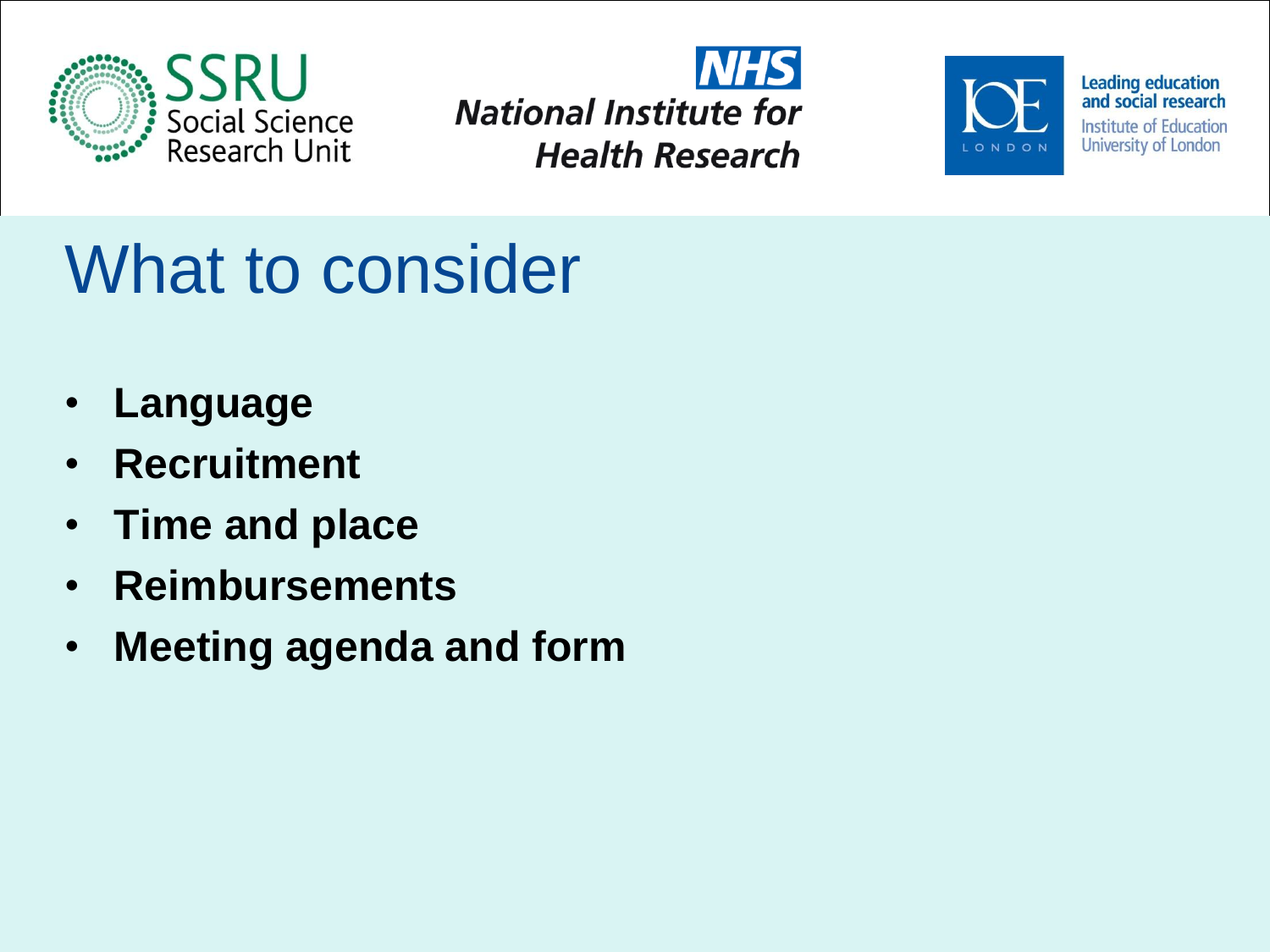







#### **How would you explain 'systematic review'… To a group of young people… Who have dropped out of school…**